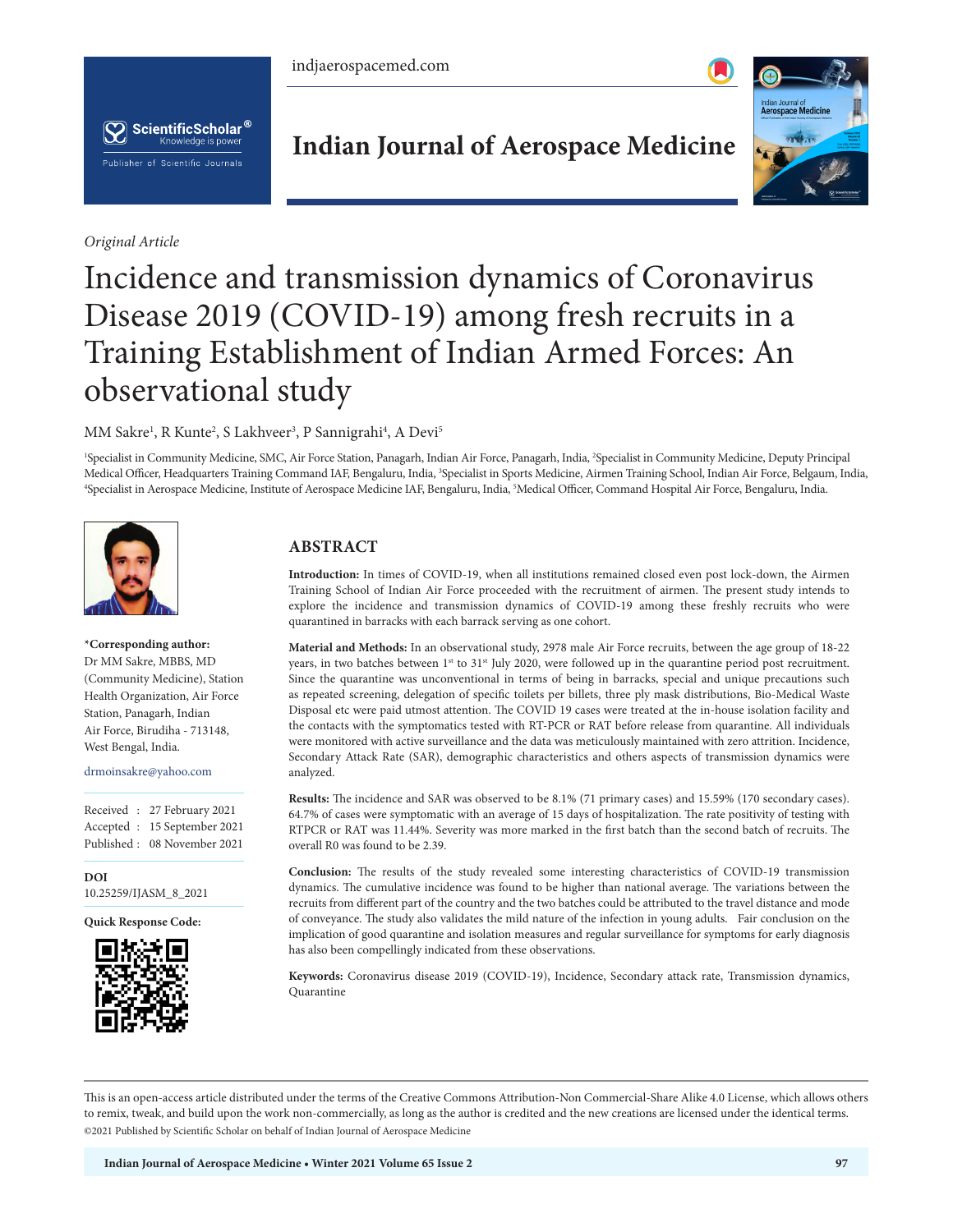## **INTRODUCTION**

Severe acute respiratory syndrome coronavirus 2 (SARS-CoV-2) coronavirus disease 2019 (COVID-19) – the biggest pandemic the world has ever seen started with a case fatality ratio of as low as 1.49%[1] and yet created havoc among the global population with its vast geographical spread, rate of infectivity, associated morbidity, and the resultant burden on the economy. The effects were more apparent in the second wave witnessed during the months of April–June 2021 in India. In the three complete lockdowns that the nation has witnessed starting from March 24 to June 1, 2020, the most severe was that of interstate travel. The unlocking of the economy started from June 1, 2020, and brought with it the surge of COVID-19 cases making India the country with the second highest numbers of total COVID-19 cases and the third highest numbers of associated deaths.[1] However, even post unlocking, all institutions ranging from primary schools to centers of higher education remained shut indefinitely.

The Indian Air Force, however, decided to go ahead with its process of regular recruitment and basic training of Air Warriors in June, so as not to compromise in the needs and the demands of the Defence system of the country. The usual process of recruitment is usually distributed at various pre-determined stations across the country and such recruited individuals are then sent to the said Institution for subsequent training. In the backdrop of the first wave of the pandemic, in the pre-vaccination era, the otherwise geographically distributed recruitment process of Air Warriors had to be conducted exclusively in this one single ab-initio Training Institute (TI) of the Air Force. Thus, induction of nearly 4000 trainees arriving from different parts of the country was planned and executed meticulously at every stage. It included screening at arrival, compulsory institutional quarantine in barracks, active surveillance for symptoms and testing, isolation, and case management as per the existing protocols. A large number of cases were reported amongst the inductees on arrival with further spread amidst their contacts. This study describes the epidemiology and transmission dynamics of the COVID-19 cases as observed in an institutional setting during this process of induction of nearly 3000 trainees in the period July–August 2020.

Incidence is a good parameter to know the risk/probability of disease in a particular population while Secondary Attack Rate (SAR) serves as a good indicator of success of control measures and gives an idea of the probability of infection in a household or closed community.<sup>[2]</sup> This report sheds light on these two parameters and aspects of transmission dynamics of COVID-19 in Air Force recruits in a TI in South India in a never before attempted recruitment process in the times of COVID-19.

#### **MATERIAL AND METHODS**

A cohort of newly recruited and subsequently quarantined Air Force trainees was followed up and observed for COVID-19 during the first wave in the country. In the scope of this study, 2978 trainees recruited from July 1 to 31, 2020, in first two phases of recruitment in a TI of Air Force have been considered. A negative RTPCR was not mandatory as the disease was in its incipient stage and testing was not as convenient and widespread. The data was collected based on available records during recruitment and training at the Institute.

The trainees reported to the TI in batches of 200 per day and were accommodated in pre-determined flanks in billets as they arrived, thereby creating cohorts of 20 each, that were to be quarantined for 14 days. The blocks were filled up consecutively as the recruits began their quarantine. The quarantine process involved regular bed side screening by medical officers as active surveillance, ear marked toilets per cohort, and adequate protection of the recruitment personnel. Three-ply mask distribution with emphasis on strict compliance on its use, cleanliness and hygiene maintenance at all times, food packaging and delivery at the entrance of each billet, regular Information Education and Communication (IEC) activities, attention to biomedical waste disposal, and ensuring zero contact in between cohorts to ensure no mixing up of individuals was constantly paid utmost attention. Disinfection with sodium hypochlorite was undertaken 2–3 times a day as per the guidelines by the health authorities. All wastes, including food wastes, disposable plates, and masks, were treated as biomedical wastes so as to leave no stone unturned to reduce transmission.

Recording of demographic and enrolment data was taken before the individuals entered the facility. RT-PCR or Rapid Antigen Testing (RAT) was taken up on appearance of symptoms and on high index of suspicion. If positive for COVID-19, they were managed in the designated isolation facility as per the existing guidelines and released only after being tested negative by RT-PCR or RAT. Contacts of the cases who were those sharing the flanks/toilets were labeled as high-risk contacts and were requarantined in the same flank for 14 days from the day of last contact with the case. They were tested on the  $8-10<sup>th</sup>$  day before exiting the quarantine with a negative test report. The transmission chain was followed up in its entirety till there was no further chance of transmission from the said cohort.

All cases (tested positive on RT-PCR) were treated symptomatically at the in-house 48 bedded isolation facility set up for the purpose of recruitment in the Institute. Those with moderate and severe symptoms were referred to higher center. The criterion for discharge was a negative RTPCR/ RAT after disappearance of all symptoms. In the scope of this report, the following case definitions have been adhered to: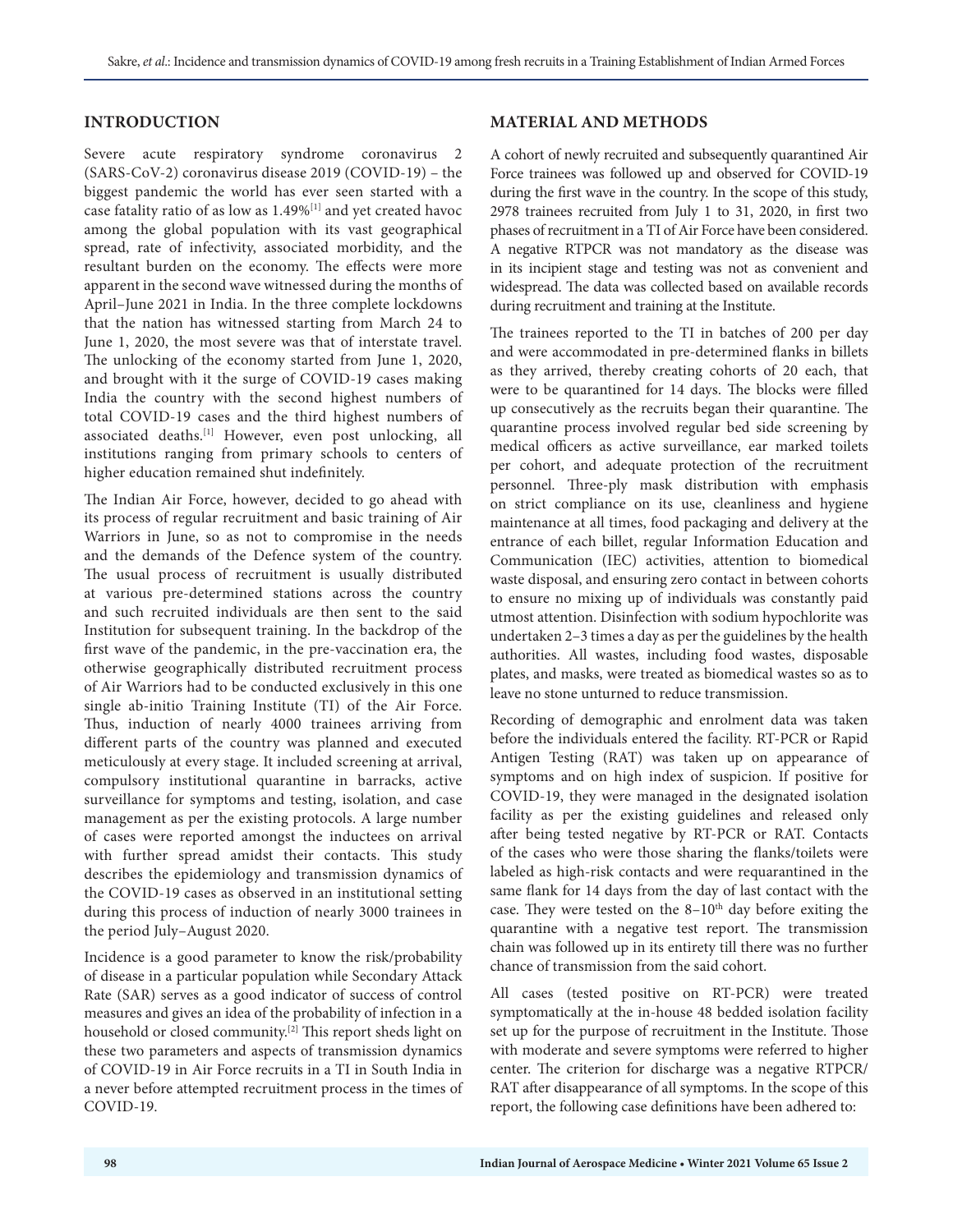- **Case:** An individual found positive for COVID-19 with or without symptoms by RT-PCR and/or RAT<sup>[3]</sup>
- **Contacts:** All the individuals in contact with the case 5 days before the onset of symptoms
- **Incidence:** The total number of new cases found positive after arrival among those quarantined individuals<sup>[3]</sup>
- **Primary case:** An individual found positive for COVID-19 within 5 days (median incubation period) of arrival and being quarantined<sup>[4]</sup>
- **Secondary cases:** The COVID-19-positive cases that were found subsequent to exposure to a primary case<sup>[5]</sup>
- **SAR:** The total number of cases found among contacts of the primary cases 5 days after last exposure.[5]

Necessary administrative permissions were taken from the Head of the Institution. Data were collected from observations and available records and were analyzed using statistics that is essentially descriptive in nature. MS Excel and SPSS 23 were used for statistical analysis.

# **RESULTS**

The sample population of 2978, all males between 18 and 22 years, was diverse and represented various parts of the country with varied backgrounds and so did the COVID-19 cases observed among the recruits. While the individuals traveling from northern parts of the country, such as Delhi, Rajasthan, Haryana, UP, MP, and North Eastern states used public transport as a mode of conveyance as bus, train, and flights by a few, the ones from South India were able to choose safer modes of travel such as self-driven cars and taxis.

The cohorts in this study were the barracks in which the recruited trainees were quarantined. A total of 148 such cohorts were created. The overall incidence of COVID-19 among these 2978 recruits was found to be 8.1% (95% CI – 7.96–8.24) with 241 cases. The incidence was much more (10.92%) in the first batch of 2162 recruits with 236 cases than in the second batch (0.61%) among 816 recruits with 5 cases [Table 1].

The total strength and number of individuals turning positive in each individual block are depicted in Table 2. The maximum cases came from L2 block (28.22%) followed by K block (26.56%). The incidence within the cohorts varied from 0% to 20% with the maximum incidence in L2 block (20%) followed by S block (15%) and K block (11%).

As regard the time distribution of cases, the epidemic curve [Figure 1] showed gradual increase until July 30, 2020, to flatten over the next week and gradually decreased until August 19, 2020. A sharp rise in the epidemic curve that resulted from the contacts turning positive could be noticed from August 20 to 29, 2020. Among the overall cases in these recruits, the maximum number was seen from Uttar Pradesh

(41.9%) followed by Rajasthan (19.1%) and Haryana (15.8%) [Figure 2]. The least number of cases among the recruits was seen from Karnataka at 0.41%.

The total number of primary cases was 71 with 170 secondary cases [Table 3]. The overall SAR was found to be 15.59% and was more in the first batch (15.97%) of trainees as compared to the second (5.4%) [Table 4]. It was found to be directly proportional to the incidence with the highest being in L2 block (16.2%) followed by S (12.2%) and K block (9.8%) [Table 5]. Incidence and, hence, SAR were nil in M2 block. Averages of 2.39 secondary infections were reported from each infected case. This number or the crude R0 was 2.42 for the first batch of trainees and 1.5 for the second.

**Table 1:** Batch wise incidence among the recruits.

| Population                              | Cases | Incidence% (95% CI) |
|-----------------------------------------|-------|---------------------|
| $1st$ lot of trainees ( <i>n</i> =2162) | 236   | $10.92(9.7-12.3)$   |
| $2nd$ lot of trainees ( <i>n</i> =816)  | 5.    | $0.61(0.2 - 1.4)$   |
| Total $(n=2978)$                        | 241   | $8.1(7.2-9.1)$      |

| <b>Table 2:</b> Block wise distribution of population and cases. |                     |                          |                           |                               |  |  |
|------------------------------------------------------------------|---------------------|--------------------------|---------------------------|-------------------------------|--|--|
| S. No.                                                           | Quarantine<br>block | <b>Total</b><br>strength | Total no. of<br>positives | % of positives<br>(incidence) |  |  |
| 1.                                                               | К                   | 621                      | 64                        | 26.56                         |  |  |
| 2.                                                               | M <sub>1</sub>      | 634                      | 49                        | 20.33                         |  |  |
| 3.                                                               | M <sub>2</sub>      | 448                      | $\theta$                  | 0                             |  |  |
| 4.                                                               | L1                  | 471                      | 28                        | 11.67                         |  |  |
| 5.                                                               | L <sub>2</sub>      | 470                      | 68                        | 28.22                         |  |  |
| 6.                                                               | S                   | 334                      | 32                        | 13.28                         |  |  |
| Total                                                            |                     | 2978                     | 241                       | 100%                          |  |  |



Figure 1: Epidemic curve of cases of COVID-19 among recruits. A: The end of the first round of recruitment. B: The end of the second round of recruitment. C: The rise in the curve due to the appearance of secondary cases among the first batch of recruits. D: The appearance of two primary and subsequent three secondary cases among the second lot of recruits.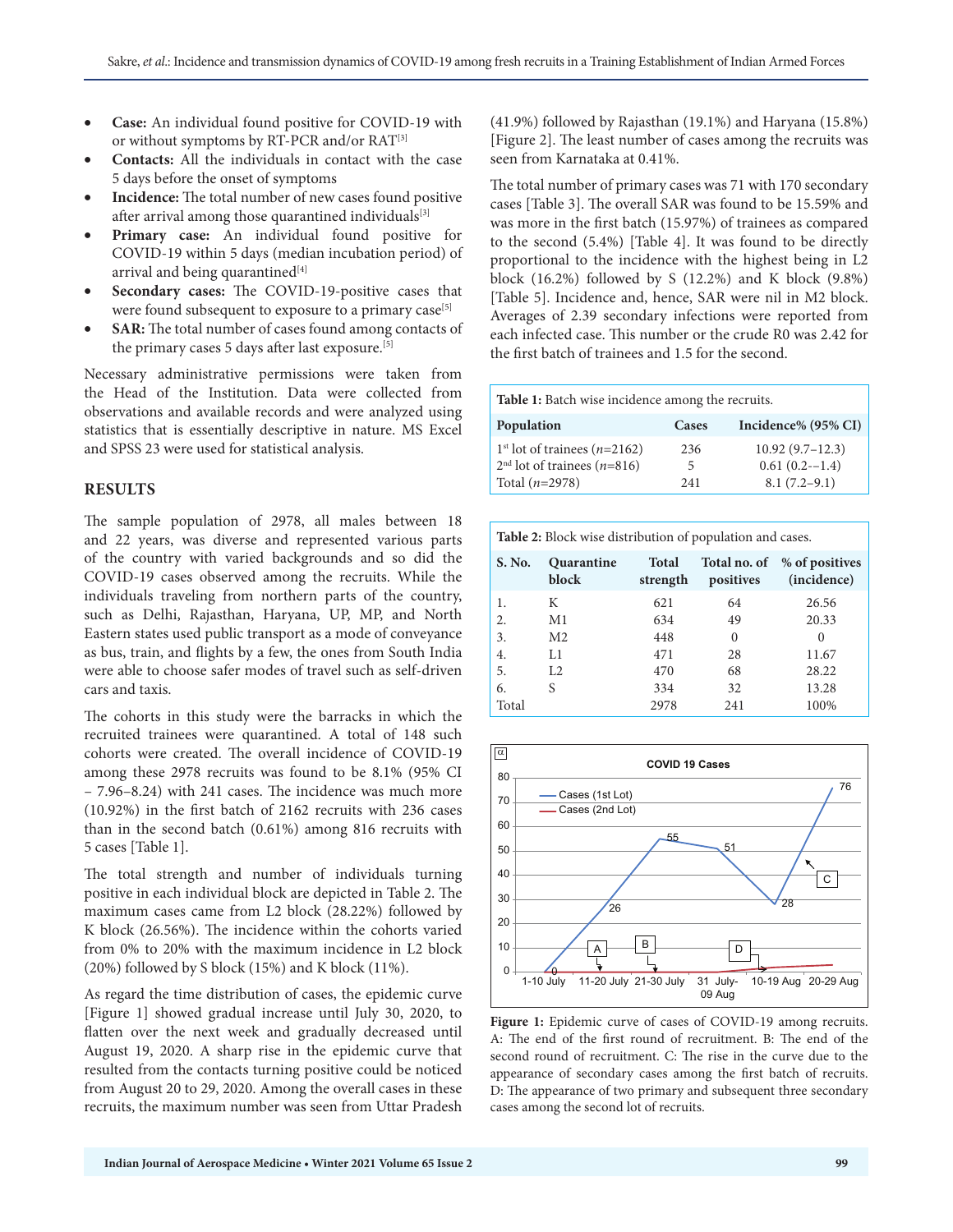| <b>Table 3:</b> Total population and the proportion of primary versus<br>secondary cases. |              |
|-------------------------------------------------------------------------------------------|--------------|
| Total population                                                                          | 2978 (100%)  |
| Primary cases                                                                             | 71 $(2.4\%)$ |
| Secondary cases                                                                           | 170 (5.7%)   |
| Total cases                                                                               | 241 (8.1%)   |

| <b>Table 4:</b> Batch wise SAR among the recruits.                                |              |
|-----------------------------------------------------------------------------------|--------------|
| Population                                                                        | SAR(%)       |
| $1st$ lot of trainees ( <i>n</i> =2162)<br>$2nd$ lot of trainees ( <i>n</i> =816) | 15.97<br>5.4 |
| Total                                                                             | 15.59        |

| <b>Table 5:</b> Block wise incidence and SAR. |                         |                  |          |  |  |
|-----------------------------------------------|-------------------------|------------------|----------|--|--|
| S. No.                                        | <b>Quarantine block</b> | Incidence $(\%)$ | SAR(%)   |  |  |
| 1.                                            | К                       | 26.6             | 9.8      |  |  |
| 2.                                            | M1                      | 20.3             | 5.5      |  |  |
| 3.                                            | M <sub>2</sub>          | $\Omega$         | $\Omega$ |  |  |
| 4.                                            | L1                      | 11.7             | 4.6      |  |  |
| 5.                                            | L <sub>2</sub>          | 28.2             | 16.2     |  |  |
| 6.                                            |                         | 13.3             | 12.2     |  |  |



**Figure 2:** State wise population and proportion of cases.

Each case was followed up along its transmission chain till the end when no further spread was observed. Observation of the incubation periods of the disease (i.e. appearance of symptoms from the date of last contact) among separate cohorts showed that at least two generations of the disease were noticed among the contact recruits. The serial interval between symptomatic primary and secondary cases was 3 to 11 days with a median of 7 days. Evidence was also sought regarding transmission from asymptomatic cases and it could not be conclusively inferred that such transmission was

present, as almost every case was linked to a symptomatic individual and all the transmission chains did not continue beyond for the asymptomatic cases.

Out of the total of 241 cases, a majority of 156 (64.7%) were symptomatic, and 85 (35.3%) were asymptomatic. Of the symptomatic, 93% (145) were mild cases  $(SpO<sub>2</sub>)$ > 94%, pulse rate < 100, respiratory rate < 24, temp < 99° Fahrenheit and/or with mild symptoms such as anosmia, loss of taste, headache, lethargy, and malaise). A few also presented with mild-to-moderate diarrhea. The other 7% showed moderate-to-severe symptoms and were referred to a predetermined referral center for further management. It was noticed that the average duration of symptoms was 12 days and the average length of hospitalization was around 15 days including disappearance of symptoms and discharge after being tested negative with RT-PCR or RAT test. All the 241 cases were discharged post-hospitalization with no residual symptoms and/or complications. All cases made excellent recovery.

In the period between July 1, 2020, and August 31, 2020, following the testing protocol levied at the time, a total of 2106 RT-PCRs and RAT tests were conducted among the symptomatic and the high-risk contacts of those having turned positive. No overlap of RAT and RTPCR was ensured. Two hundred and forty-one of the 2106 tests conducted turned out to be positive for COVID-19 giving an aggregate rate of positivity of testing at 11.44%.

As is required, after the appearance of each case, reset of quarantine clocks for another 14 days was done promptly for all the other inmates of that flank. Longest duration of quarantine was required in several billets of K block with the residents staying locked for more than 30 days in some cases, leading to the loss of numerous man days. The average number of man days lost due to quarantine in the first batch was 26–28 days, whereas in the second batch, it was for 18 days and only from the three infected billets.

# **DISCUSSION**

The cumulative incidence of COVID-19 among the recruits was found to be 8.1%. This number is higher than the national average of of  $6.12\%$ <sup>[6]</sup> at the time of recruitment (July and August 2020). This finding is in consensus with several studies that cite a marginally higher incidence in the youth of the country<sup>[7]</sup> and in general globally.<sup>[8]</sup> The high incidence can be attributed first to the travel during the surge of cases in the country followed by secondary infections in the institutional setting. The incidence here is, however, much lower than that observed in a similar setting during a sleep away youth camp at Georgia where more than 50% of the 627 attendees of ages 14–20 years were affected (attack rate 56%) during June 10–July 1, 2020.[9]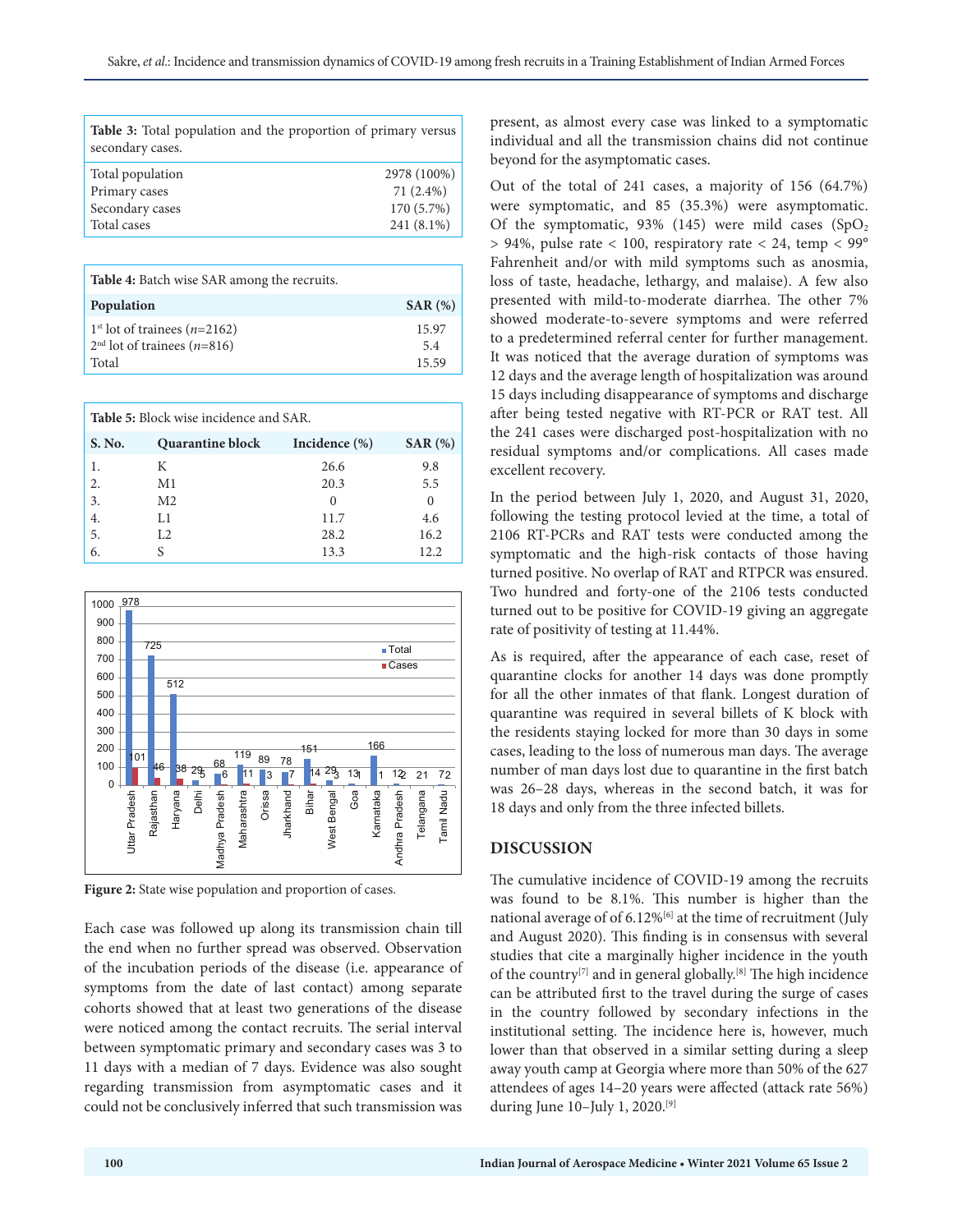The place wise distribution of cases in these recruits from different parts of the country was at variance with the national data<sup>[10]</sup> where Karnataka had higher number of cases than Haryana and Rajasthan during the period. Uttar Pradesh with the 4<sup>th</sup> highest number of cases in the country is at par with our findings, whereas Karnataka with only 0.6% of the recruits turning positive projects discrepancy.[11] This aberration from the national data may be attributed to the fact that majority of recruits hailed from the North Indian states of Uttar Pradesh, Haryana, and Rajasthan and had to travel longer using public transport, while those from Karnataka had the feasibility of safer modes of travel such as self-driven cars and private transports due to proximity. While several studies have cited that air travel elevates the spread of any infectious disease and not just COVID-19, [12] a study conducted in China has reported a similar outcome with train travel as well.<sup>[13]</sup>

There was a stark difference between the two batches of recruits as regard to incidence of 10.92% versus 0.61% and corresponding SAR of 15.97% versus 5.4%. The national average of incidence at the time of the recruitment was 6.12%<sup>[6]</sup> and the average SAR between 4.6% and 49.56%.<sup>[14]</sup> As no guidelines or protocols were changed between the two batches, it could be ascribed to the place from where the recruits came; the second batch entrants came from areas geographically closer to the said Institute as opposed to the first batch who had to travel longer distance from the north of India. Better and stricter implementation of the quarantine protocols in the 2nd batch could also contribute to the above finding.

The lack of a primary case in M2 block was pondered over and it was found that M2 block was filled in the later phase of recruitment process and had mostly accommodated people from the southern parts of the country such as those from Karnataka, Goa, and Telangana as the dates given to the recruits varied geographically.

From the epidemic curve [Figure 2], it can be inferred that peak rise in the curve was due to the explosive appearance of secondary cases following exposure to primary cases of the first batch of trainees itself. The second batch of trainees was accommodated in separate block without any contact with the first batch and almost all of the cases corresponding to the rise in the curve were from the first batch of recruits. The CDC has unequivocally declared a similar trend in the disease progression with the appearance of secondary cases following exposure to primary cases.<sup>[15]</sup>

The SAR among the quarantined was 15.59% against a figure of 4.6-49.56% of the national data.<sup>[14-16]</sup> In a study conducted by the Guangzhou Centre for Disease Control and Prevention, China, it was found that the SAR of COVID-19 among household contacts was at 16%.<sup>[17]</sup> Another study by ICMR has suggested an average SAR of 6%.<sup>[18]</sup> On

consideration of closed environments and spread of COVID-19, the incident of the infamous cruise ship comes to mind that was stranded off the coasts of Norway and harbored 712 positive cases, with an SAR of 45%.<sup>[19]</sup> In India, a study by Laxminarayan *et al*. on transmission dynamics in states of Tamil Nadu and Andhra Pradesh, SAR estimates ranged from 1.2% (0.0–5.1%) in health-care settings to 2.6% (1.6–3.9%) in the community, 9.0% (7.5–10.5%) in the household and up to 79.3% in those who traveled and shared conveyances for more than 6 h.[20] In comparison, the SAR of 15.59% in this study, despite the congregated setting, can be credited to the strict quarantine, stringent adherence to preventive measures, isolation, and cohorting employed by the administration.

Among the recruits, 64.7% were symptomatic with only 7% showing moderate-to-severe symptoms, whereas 35.3% were found to be asymptomatic. These findings were in accordance with ICMR data and data from other countries which reported that a majority of the cases of COVID 19 were indeed symptomatic (72%).<sup>[21]</sup> However, a study conducted in Karnataka, the state, where the Institute is located, reported contrary findings, wherein, 91% were found to be asymptomatic.<sup>[22]</sup> This stark variation could be attributed to the fact that population in this study hailed from different places with a history of travel during the surge of cases in the country, making them more susceptible.

Regarding severity of symptoms, the findings were similar to the retrospective cohort study in the youth camp in Georgia in June 2020 where majority were mildly symptomatic or asymptomatic, that was characteristic of SARS-CoV-2 infection among younger age group.[23] The same has been corroborated in other studies too. This observation supports the policy decision for the lower order of priority given by the government for vaccination for younger age groups.

Among symptoms, fever had the maximum prevalence at 72.4% followed by GI symptoms at 8.3% and anosmia at 7.69%. A thorough review of articles that included 148 citations from nine countries cited that ILI-like symptoms with fever were the most commonly found symptom in positive COVID-19 cases with a prevalence of 78%.[24] To substantiate the prevalence of anosmia and GI symptoms in our study, a study from Pune with similar prevalence of anosmia  $(14.8)^{[25]}$  and a systemic country wide review of GI symptoms (01/05 cases)<sup>[26]</sup> can be cited. The average duration of hospitalization among the symptomatic cases was 15 days. A study conducted in China depicted a median of 10–19 days of hospitalization for +ve COVID-19 patients.[27] A study in India on random sample of 221 cases assessed that the average duration of hospital stay in COVID-19 fell between the class interval of 16-34 days.<sup>[28]</sup> The rate of positivity of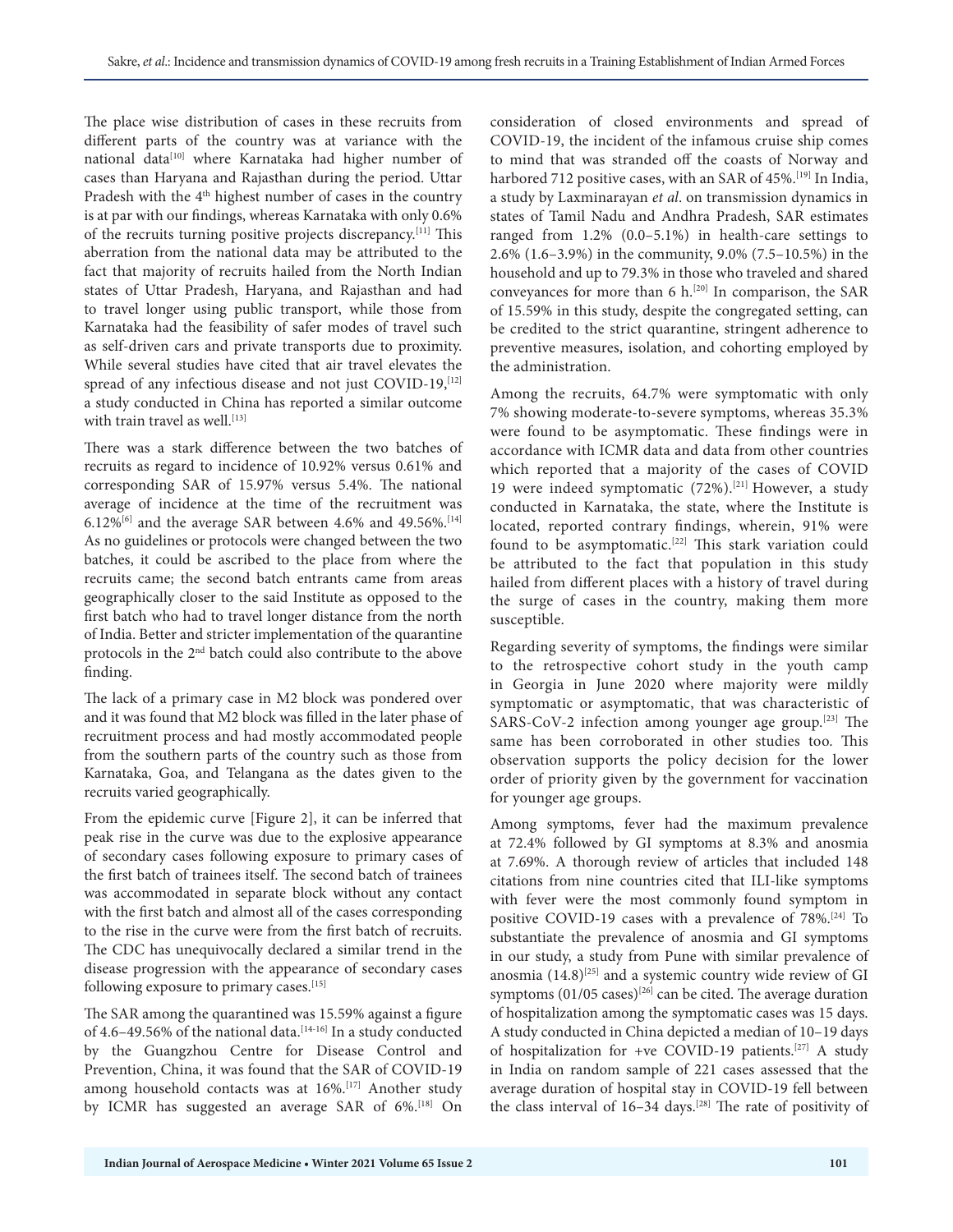COVID-19 testing by both RTPCR and RAT in this report was at 11.44% which was greater than the national average of  $8.04\%^{[29]}$  in the months of July and August, corresponding with the time of recruitment undertaken in our study.

While it is understood that SAR is a true estimate of the spread of the disease and that the depiction of R0 is a matter of mathematical representation and meticulous calculation, in the scope of the study, a crude estimation and depiction of the R0 could shed light on the transmission dynamics as our sample was completely closed cohorts, entire data were available with no attrition and all the contacts were presumed to be susceptible, and hence, minutely monitored. The overall R0 found among the trainees was at 2.39; greater than the national average of R0 varying between 1.73 and 1.08.[30] This swell in the number is justified seeing as the population of the study were confined to closed premises and quarantined in groups. However, it is lower than that observed in the youth camp making it evident that scrupulous surveillance and regular testing can reduce transmission even in an institutional setting.[9]

Although this study did not find substantial evidence as regard transmission from asymptomatic individuals, a study from Karnataka available as a preprint did find evidence of transmission from both symptomatic and asymptomatic cases, though the transmission was mainly driven by symptomatic cases.[31] The serial interval in our study was 7 days, similar to the mean serial interval of 6.3 observed in more than 3000 cases reported in Jodhpur district over a span of 120 days from March to July 2020.[32] The difference in numbers of the incidence, SAR, and the R0 between the first and the second batch of recruits clearly justifies the benefit of employment of good quarantine measures despite claims that quarantine in such demography could perhaps be a waste of resources.

In times of the first wave of COVID-19, when vaccination was not an option, travel and recruitment came with the additional baggage of quarantine, thence begging the question, should quarantine have been levied mandatorily in institutions proceeding with recruitment of healthy, physically tested and proven fit youngsters between the ages of 18 and 25. Considering the fact that the morbidity among them is minute if not negligible,<sup>[33]</sup> it can nonetheless be feasibly argued that they are not excused from the threats of COVID-19.[34] More so the fact that asymptomatic transmission from such healthy carriers might have infected someone in the general population with a susceptibility to advanced disease is a grave concern that begets utmost caution, especially in the absence of a vaccine during the period of the study. However, post successful execution of vaccination drive in the country, it can be deliberated whether vaccinated and healthy individuals may be exempted form quarantine on traveling from one protected area to another.

The strengths of this study lie in the fact that the population while being large was followed up in its entirety without any loss or attrition of data, thereby depicting a good estimate of the transmission dynamics of COVID-19 in a cohort of young adults in the prevaccination era. Strict quarantine and screening for symptoms for early diagnosis could control effectively control transmission. The only limitation was quarantine in a military fashion, that is, in barracks as opposed to separate rooms.

# **CONCLUSION**

Set in times of the first wave of COVID-19 in the country, this report has successfully ensued on its objective of giving an insight into the incidence and important aspects of transmission dynamics of COVID-19 as observed in the congregate setting of an Armed Forces Training Establishment. The arrival of recruits from different parts of the country led to occurrence of primary cases followed by secondary transmission of the disease of much larger extent. The study also validates the asymptomatic/mild nature of the infection in young adults. Fair conclusion on the implication of good quarantine and isolation measures and regular surveillance for symptoms for early diagnosis has also been compellingly indicated from these observations.

#### **What this study adds**

- 1. Describes natural history of COVID-19 in young unvaccinated individuals.
- 2. The accurate observations on transmission dynamics show that introduction of COVID-19 in a congregate setting has the potential to cause explosive outbreaks, however, proper quarantine and surveillance can effectively reduce transmission.
- 3. Reiterates that COVID-19 infection among healthy young adults is essentially mild/asymptomatic with minimal proportion with severe symptoms. The risk of mortality is negligible.
- 4. Transmission from asymptomatic cases if at all is insignificant.
- 5. Travel is an important risk factor for infection with COVID-19.

#### **Declaration of patient consent**

Patient's consent not required as partients identity is not disclosed or compromised.

### **Financial support and sponsorship**

Nil.

### **Conflicts of interest**

There are no conflicts of interest.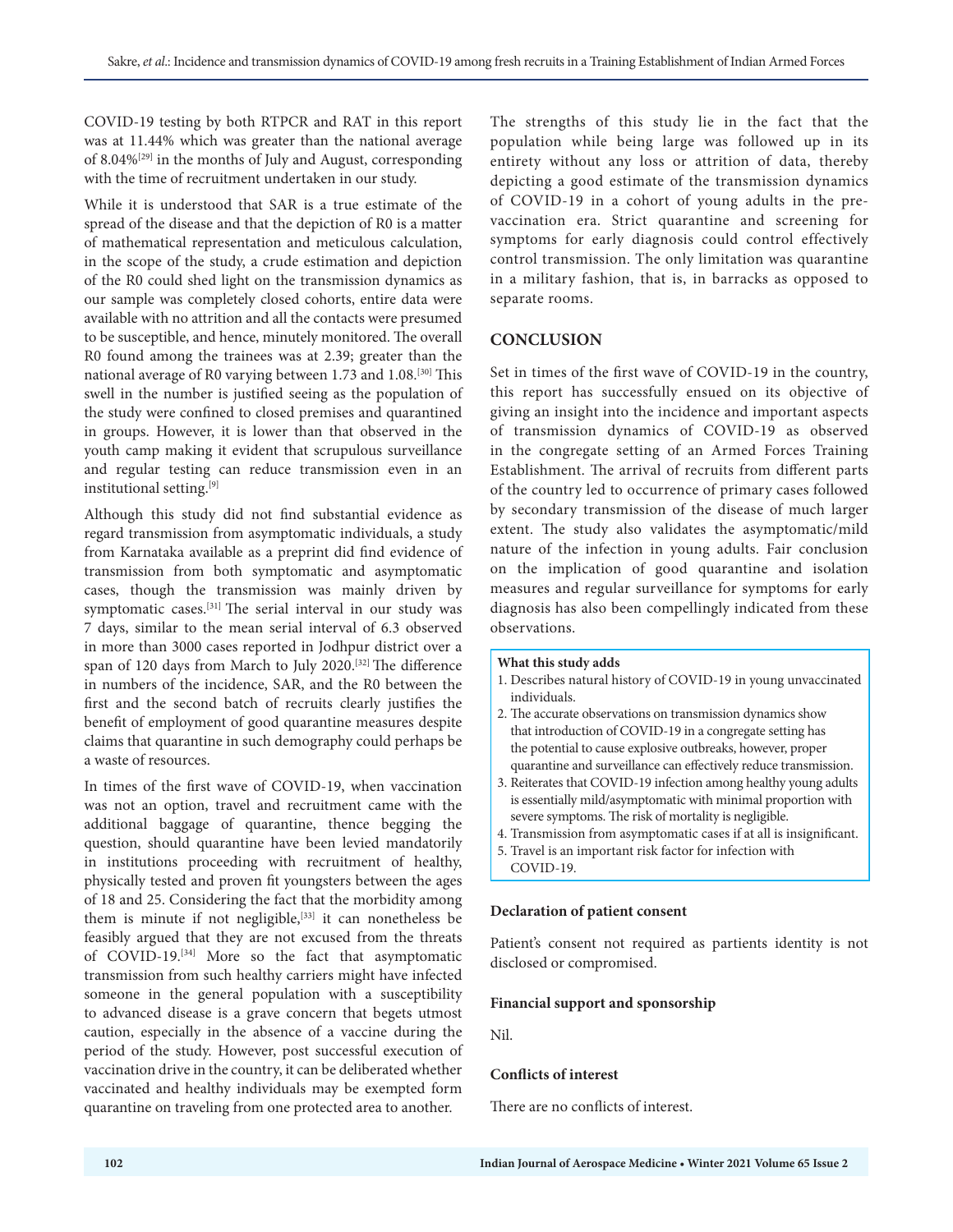# **REFERENCES**

- 1. COVID-19: Coronavirus Pandemic. Worldometer; 2020. Available from: https://www.worldometers.info/coronavirus [Last accessed on 2020 Nov 20].
- 2. Principles of Epidemiology in Public Health Practice. An Introduction to Applied Epidemiology and Biostatistics.  $3^{\rm rd}$ ed., Vol. 3. United States: CDC; 2001.
- 3. Qin-Long J, Ming-Kin L, Zhou-Bin Z, Li-Qun F, Yuan J, Zhang AR, *et al*. Household secondary attack rate of COVID 19 and associated determinants in Guangzhou, China: A retrospective cohort study. Lancet Infect Dis 2020;20:1141-50.
- 4. World Health Organization. Report of the WHO-China Joint Mission on Coronavirus Disease 2019 (COVID-19) 16- 24 February 2020. Geneva: World Health Organization; 2020. Available from: https://www.who.int/docs/default-source/ coronavirus/who-china-joint-mission-on-covid-19-finalreport.pdf [Last accessed on 2020 Oct 27].
- 5. World Health Organization. Coronavirus Disease 2019 (COVID-19) Situation Report-73. Geneva: World Health Organization; 2020.
- 6. COVID19 Updates. Ministry of Health and Family Welfare. India: Government of India; 2020. Available from: https:// www.moffw.gov.in [Last accessed on 2020 Oct 29].
- 7. Ramanan L, Brian W, Shankar R. Epidemiology and transmission dynamics of COVID-19 in two Indian States. Science 2020;370:691-7.
- 8. Tegan KB. Changing age distribution of the COVID-19 pandemic-United States, May-August 2020. MMWR Morb Mortal Wkly Rep 2020;69:1404-9.
- 9. COVID India; 2020. Available from: https://www.covidindia. org [Last accessed on 2020 Nov 04].
- 10. COVID-19 State Wise Status. Ministry of Health and Family Welfare. India: Government of India; 2020. Available from: https://www.mohfw.gov.in [Last accessed on 2020 Oct 20].
- 11. Alexandra M, Mark G. Transmission of infectious diseases during air travel. Lancet 2005;365:989-96.
- 12. Hu M, Lin H, Wang J, Xu C, Tatem AJ, Meng B, *et al*. Risk of Coronavirus disease 2019 transmission in train passengers: An epidemiological and modeling study. Clin Infect Dis 2021;72:604-10.
- 13. K shah, D Saxena, D Mavalankar. Secondary attack rate of COVID-19 in household contacts: A systematic review. QJM 2020;113:841-50.
- 14. Sanche S, Lin Y, Xu C, Romero-Severson E, Hengartner N, Ke R. High contagiousness and rapid spread of severe acute respiratory syndrome Coronavirus 2. Emerg Infect Dis 2020;26:1470-7.
- 15. Katarina Z. Why R0 is Problematic for Predicting COVID-19 Spread, The Scientist; 2020.
- 16. Zhang W, Cheng W, Luo L, Ma Y, Xu C, Qin P, *et al*. Secondary transmission of coronavirus disease from presymptomatic persons, China. Emerg Infect Dis 2020;26:1924-6.
- 17. Abraham P, Aggarwa N, Babu GR, Barani S, Bhargava B, Bhatnagar T, *et al*. Laboratory Surveillance for SARS-CoV-2 in India: Performance of testing and descriptive epidemiology of detected COVID-19, January 22-April 30, 2020. Indian J Med Res 2020;151:424-37.
- 18. Arun G, Renuka K, Neeti G, Sougat R, Singh K. A comparative analysis of control measures on-board ship against COVID 19 and similar novel viral respiratory disease outbreak: Quarantine ship or disembark suspects? Med J Armed Forces India 2020;77 Suppl 2:S430-6.
- 19. 28% of 40,184 COVID Positive cases in India Till 30 April were Asymptomatic: ICMR Study, The Print; 2020.
- 20. Kumar N, Shafiq K, Babu G. Epidemiology of SARS-CoV-2 Infection in Karnataka State, South India: Transmission Dynamics of Symptomatic vs. Asymptomatic Infections, medRxiv; 2020.
- 21. Grant M, Geoghegan L, Arbyn M, Mohammed Z, McGuinness L, Clarke EL, *et al*. The prevalence of symptoms in 24, 410 adults infected by the novel Coronavirus (SARS-CoV-2; COVID-19): A systematic review and meta-analysis of 148 studies from 9 countries. PLoS One 2020;15:e0234765.
- 22. Prasun M, Vishwanath G, Shivani D, Maitri K. Prevalence of new onset anosmia in COVID-19 patients: Is the trend different between European and Indian population? Indian J Otolaryngol Head Neck Surg 2020;72:484-7.
- 23. Tariq R, Saha S, Furqan F, Hassett L, Pardi D, Khanna S. Prevalence and mortality of COVID 19 patients with gastrointestinal symptoms: A systematic review and metaanalysis. Mayo Clin Proc 2020;95:1632-48.
- 24. Rees EM, Nightingale ES, Jafari Y, Waterlow NR, Clifford S, Pearson CA, *et al*. COVID-19 length of hospital stay: A systematic review and data synthesis. BMC Med 2020;18:270.
- 25. Manash P, Tousifur R, Krishnarjun B, Chandan B. COVID-19 pandemic and its recovery time of patients in India: A pilot study. Diabetes Metab Syndr 2020;14:1205-11.
- 26. COVID-19 Tests in India Cross 9 Crore; 20 States, UTs Report Positivity Rate Less Than National Average. Health World, Economic Times; 2020. Available from: https://www.health. economictimes.indiatimes.com/news/industry/covid-19 tests-in-india-cross 9-crores-20 states-uts-report-positivityrate-less-than-national-average/78659852 [Last accessed on 2020 Nov 25].
- 27. Mayank C, Tushar A. A Comprehensive Analysis of R0 with Different Lockdown Phase During COVID-19 in India, medRxiv; 2020.
- 28. CDC COVID-19 Response Team. Coronavirus disease 2019 in children-United States, February 12-April 2, 2020. MMWR Morb Mortal Wkly Rep 2020;69:422-6.
- 29. Suzanne L. Research: USCF; 2020. Available from: https:// www.uscf.edu/news/2020/07/418081 [Last accessed on 2020 Nov 02].
- 30. Mayank C, Tushar A. A comprehensive analysis of R0 with different lockdown phase during covid-19 in India. BMJ 2020;10:e041778.
- 31. Kumar N, Hameed SKS, Babu GR, Venkataswamy MM, Dinesh P, Bg PK, *et al*. Descriptive epidemiology of SARS-CoV-2 infection in Karnataka state, South India: Transmission dynamics of symptomatic vs. asymptomatic infections. EClinicalMedicine 2021;32:100717.
- 32. Saurabh S, Verma MK, Gautam V, Kumar N, Goel AD, Gupta MK, *et al*. Transmission dynamics of the COVID-19 epidemic at the district level in India: Prospective observational study. JMIR Public Health Surv 2020;6:e22678.
- 33. CDC COVID-19 Response Team. Coronavirus Disease 2019